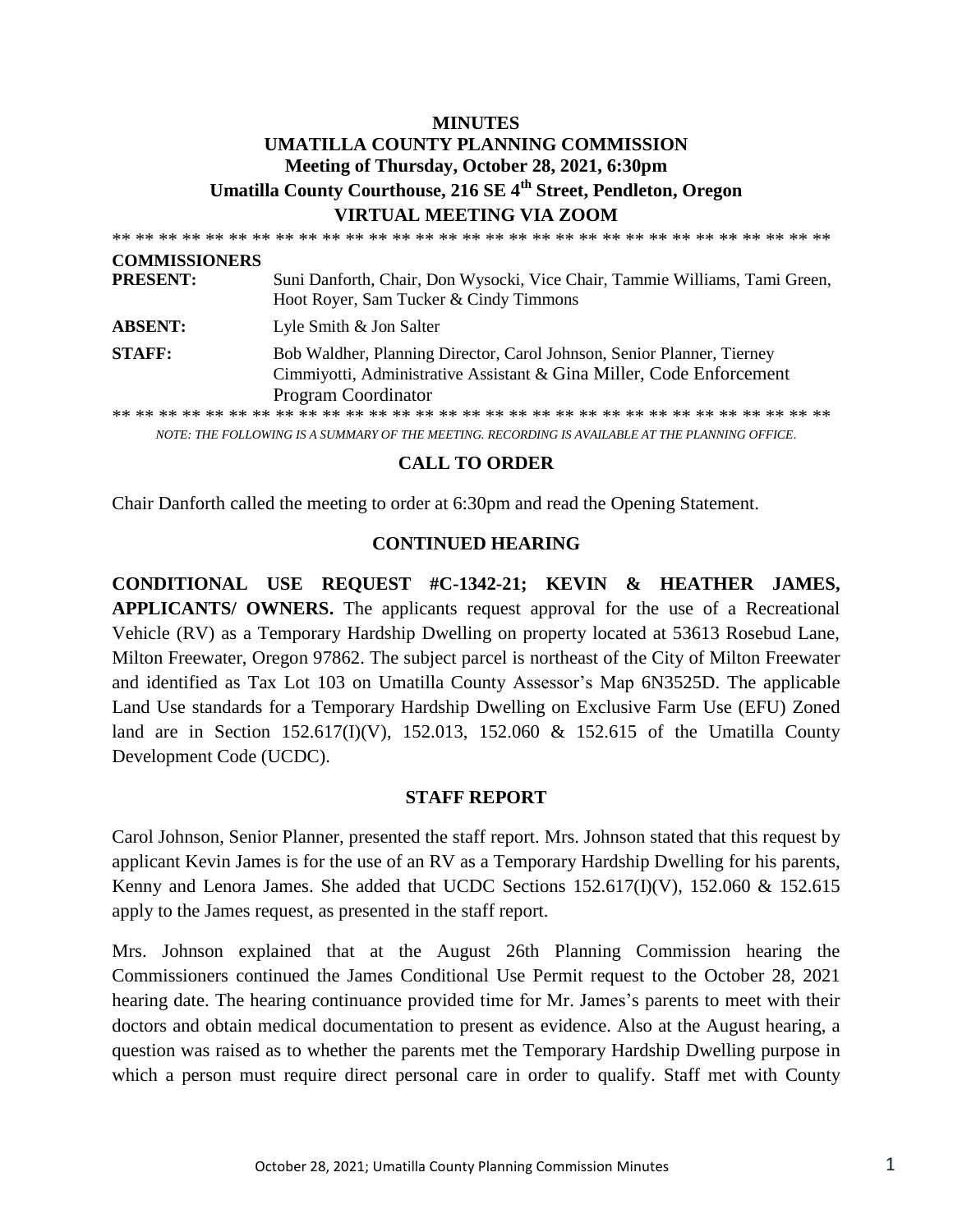Counsel and confirmed that medical evidence is necessary for review when the decision is based on medical need.

The applicant provided two letters from Dr. Robert Morasch for the record; one on behalf of his father, Kenny James, and another on behalf of his mother, Lenora James, included on pages 32 - 33 of the Commissioner's packets. Mr. James was advised by staff that testimony at the continued hearing from his parents, expressing the care they need and things they cannot do for themselves, would be helpful and was encouraged. Mrs. Johnson added that new information was submitted to staff by the James's neighbor, Melanie Hein, and is included in the Commissioner's packets on pages 28 - 31.

Mrs. Johnson explained that the Planning Commission may approve the applicants' request based on belief of the facts and presented evidence, or may deny the request based on a lack of evidence and doubt about the facts as presented. Approval of the request is based on meeting all of the criteria. Denial of the request would require a modification of the Findings on page 11, under section (2)(b) of the Commissioner's packets.

Chair Danforth asked if there has been a resolution to the concern regarding business related activities occurring on the James property. Mrs. Johnson explained that the issue of business activities on the property is not related to the request for a Temporary Hardship Dwelling. She recognized that the neighbor has concerns related to business activity and stated that Code Enforcement will reach out to Mr. James to resolve that issue. However, she clarified that those concerns are outside the purview of the request being considered today.

**Applicant Testimony:** Kevin James (with parents, Kenny & Lenora James) 53613 Rosebud Lane, Milton Freewater, Oregon, 97862. Mr. James stated that his mother has problems with her back and leg going out and she sometimes falls down. His father suffers from dizzy spells and is unable to lift heavy objects. He stated that his parents are in a position where they would not physically be able to lift each other after a fall. He pointed out that he provided letters from Dr. Morasch and stated that he is available to answer any questions the Planning Commissioner's may have.

Commissioner Tucker asked Mrs. James (Lenora) if her son described her current physical condition accurately. Mrs. James confirmed that his description was accurate.

Commissioner Timmons was not in attendance at the first hearing related to this matter and asked for clarification about the number of structures on the property at this time. According to the minutes from the first hearing, she understood there to be one stick-built dwelling, one manufactured dwelling and two recreational vehicles on the property. She asked if that understanding was correct. Mr. James stated that they have two RV's being stored on the property (owned by him and his parents) which are not being lived in. He added that, if this request is approved, they would move one additional RV onto the property for his parents to live in. Commissioner Timmons asked about the RV which was identified as having wooden steps.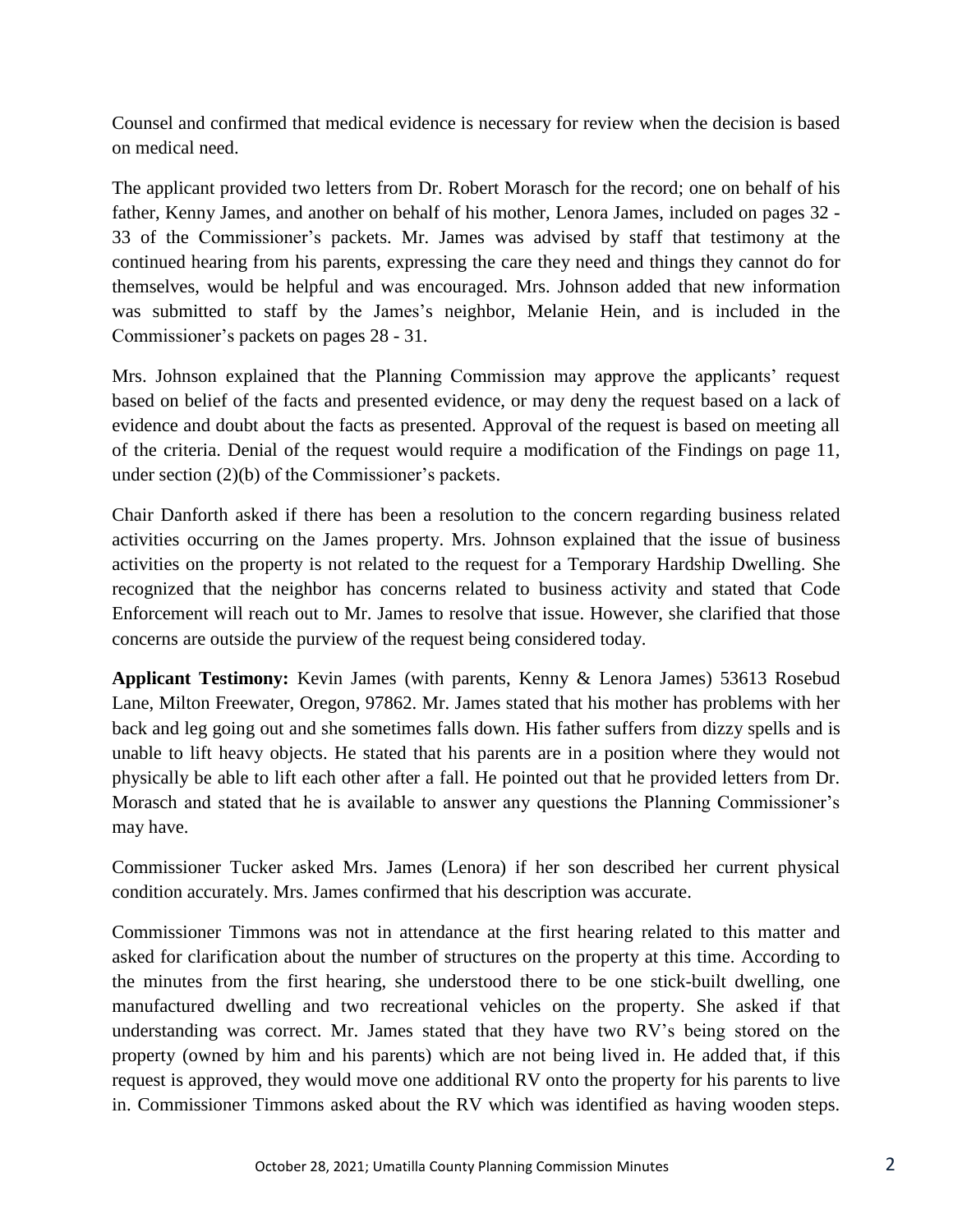Mr. James stated that he has removed the wooden steps in question. Commissioner Timmons asked for history regarding the manufactured dwelling on the property. Mr. James stated that the manufactured dwelling was grandfathered-in. He added that it has an address and is served by its own septic system.

Commissioner Wysocki asked if there would be someone available onsite most of the time to provide assistance to Mr. James's parents. Mr. James replied yes, there would be someone onsite and available to provide assistance most of the time.

**Opponent Testimony:** Melanie Hein, 53608 Rosebud Lane, Milton Freewater, Oregon, 97862. Ms. Hein stated that she has been a nurse for fifty years and has experience working in home health. She believes the term "infirmed" is defined as total dependence in 5-6 Activities of Daily Living (ADLs). She believes people requiring care in this way are not independent drivers and need assistance with transportation to medical appointments. Therefore, she questions the validity of the claims made by the James's.

Commissioner Wysocki asked Ms. Hein if she disagrees with the letters provided by Dr. Morasch. Ms. Hein agreed that the senior James's (Kenny & Lenora) might experience dizziness at times, but argued that approximately 90% of people over sixty deal with that issue. She acknowledged that people sometimes fall down, but added that she does not feel that is a reason to consider a person homebound or in need of live-in assistance. She explained that she has witnessed the senior James's driving vehicles and walking around the yard independently and by definition she does not believe these behaviors demonstrate that they are infirm.

Commissioner Tucker asked what MRADL means, as referred to in the doctor's note. Ms. Hein stated that she was unsure. Commissioner Williams stated she worked as a nurse at Kadlec for 33 years and explained that MRADL refers to Mobility Related Activities of Daily Living.

Commissioner Williams stated that she understands Ms. Hein does not believe the senior James's meet the criteria required to qualify for medical hardship, but asked if there were additional concerns related to her opposition of the request. Ms. Hein stated that the senior James's had already lived on the property a few years ago for approximately 6-8 months, and during that time there was an increase of activity on the road.

Commissioner Timmons asked Ms. Hein how long she has been neighbors with the James's. Ms. Hein stated that she purchased her property in 2011 and the James's moved next door approximately 5 years ago.

**Public Agencies:** Gina Miller, Code Enforcement Officer/ Program Coordinator, Umatilla County Code Enforcement, 216 SE 4<sup>th</sup> Street, Pendleton, Oregon, 97801. Officer Miller stated that she is available to answer any questions for the Planning Commission. She added that the initial conversations with Mr. James pertaining to the RV did not include discussion of a medical hardship. Her understanding of this request is that the senior James's plan to live in the RV for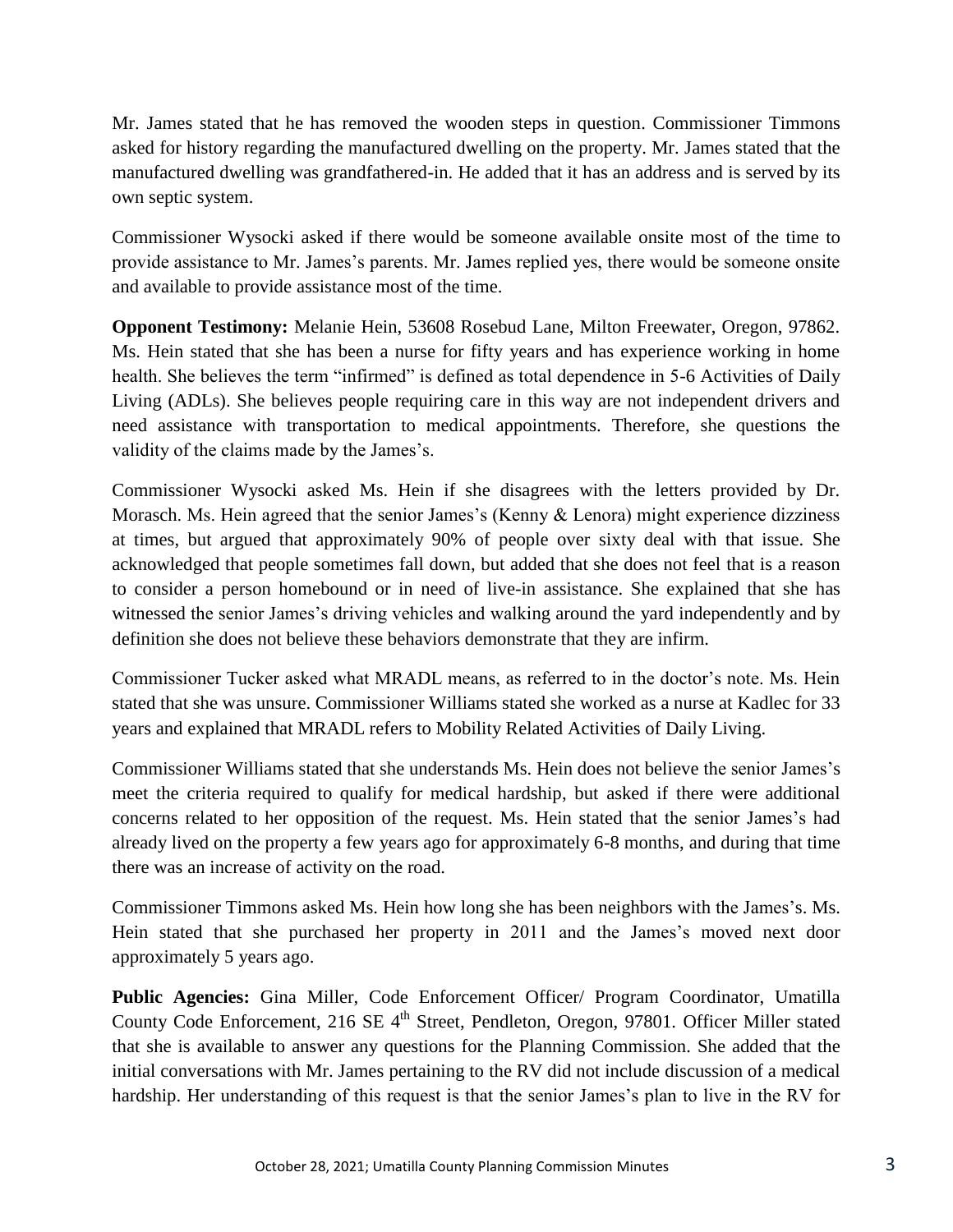only part of the year. She explained that this is unique and differs from typical Hardship Dwelling requests which are intended to provide fulltime support continuously throughout the year.

Commissioner Wysocki asked how the standards differ when a request is made to live in a Hardship Dwelling for only part of the year, versus living there all year. Ms. Miller stated that her experience with those who qualify for a Hardship Dwelling is that they generally require assistance with ADLs including dispensing medications, assistance with bathing, dressing, meals and transportation to medical appointments, etc.

Commissioner Tucker stated that his interpretation of the rule is that it does not require a person to live in the Hardship Dwelling all year. He gave the example of multiple family members sharing the responsibility of caring for an individual. A person may live in one place for part of the year, and then move to a second location for the remainder of the year. He asked if there is language in the standards of approval for this request requiring that a person must live in the Hardship Dwelling permanently. Mrs. Johnson stated that the hypothetical scenario Commissioner Tucker described would be acceptable and a Conditional Use Permit could apply to two locations. She pointed out that staff has not had a request like that to date and so it would be considered unique. She clarified that Code Enforcement's contact with Mr. James was the result of a violation on the property related to the RV. The application to use the RV as a Hardship Dwelling was submitted as a way to bring the property back into compliance. Ms. Miller stated that she agreed with Mrs. Johnson's summary.

**Applicant Rebuttal:** Kevin James (with parents, Kenny & Lenora James. Mr. James stated that he purchased his property in 2016. Regarding the issue of living onsite only part time, that is not the plan. He explained that his parents used to live in Hermiston with his sister for part of the year, but that is no longer the case. He clarified that, if approved, his parents will live in the RV fulltime.

Chair Danforth asked Kenny & Lenora James if they are able to travel to their appointments independently. They both stated that they are able to take themselves to appointments most of the time. Chair Danforth asked if they have fallen and required help getting up. Mr. & Mrs. James both replied, yes.

## **DELIBERATION & DECISION**

Chair Danforth stated that she personally does not feel that the James's meet the criteria of approval for a Temporary Hardship Dwelling. She explained that she currently cares for her own mother who lives in her home and expressed concern about people with mobility issues living in an RV. Additionally, the note provided by the physician states that they require intermittent assistance and she does not believe that constitutes the need for a Hardship Dwelling.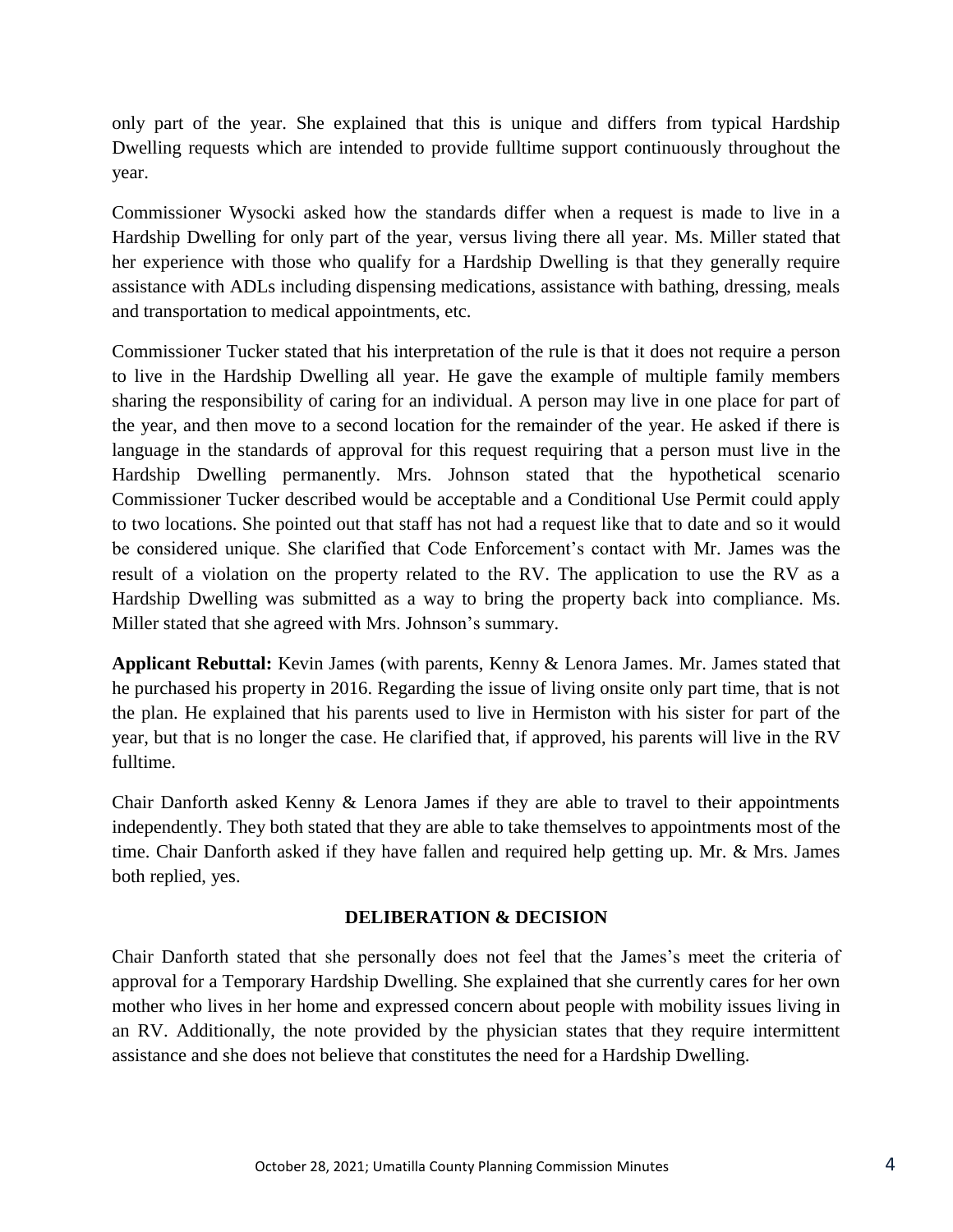Commissioner Williams stated that she has had two hospice patients in her home; her aunt and father-in-law. She also provided care for her mother-in-law after she developed senile dementia. She stated that her family was not in a position to pay for a nursing home and it was her motherin-law's wish to die in her home surrounded by family. She explained that the first signs of these conditions include falling and confusion about medications. She believes that it is important for loved ones to provide assistance during the first stages and early signs of struggle performing ADLs. When those early signs are missed it can lead to bigger problems and contribute to a rapid regression of physical and mental capabilities. She does not feel it will hurt anyone to have an additional RV on the property to ensure that the James's are able to care for their aging parents.

Commissioner Williams acknowledged that Ms. Hein does not feel the medical condition meets the criteria for approval, but she disagreed. She explained that some days may be better than others, but added that it would take two people to lift them if either of them fell. She insisted that there will be days when they definitely will require more assistance. She believes the Planning Commission should extend the courtesy of allowing the James's to care for their parents on their property, especially because it will not impact anyone else.

Commissioner Royer stated that he appreciates Commissioner Williams's comments. He explained that he was involved with providing care for his grandfather toward the end of his life and witnessed now quickly a person's condition can deteriorate. He stated that he is in support of the James's request.

Commissioner Timmons asked for clarification of the term 'temporary' and how it relates to the Temporary Hardship Dwelling request. Chair Danforth stated that the initial approval is good for two years. After that, they would be subject to an annual review process. She pointed out UCDC  $152.617(I)(V)(2)(b)$  on page 11 of the Commissioner's packets states that, "[a]pproval shall be for a period of two years, which may be renewed; additional doctor's certification may be required to confirm the continued existence of a medical hardship." She further explained that the manufactured dwelling must be removed within 90 days (after the original medical hardship need has ceased) so ultimately the approval is considered to be temporary.

Chair Danforth reiterated that she is concerned about the use of stairs required to enter and exit the RV. She added that fifth wheel trailer stairs are especially skinny making it easy to fall.

Commissioner Wysocki stated that his reservations during the first hearing in August were due to the lack of medical information provided by the applicant. He appreciates that Mr. James provided the letters from the doctor. He also thanked Commissioner Williams for her input and for sharing her medical and nursing experience.

Commissioner Tucker stated that he also felt there was too little evidence presented at the August meeting to support the medical need. He believes the decision for this matter is a close call and understands why opinions may differ. He explained that the criteria of approval for a medical hardship does not require a person be invalid to qualify. The criteria requires an 'undue